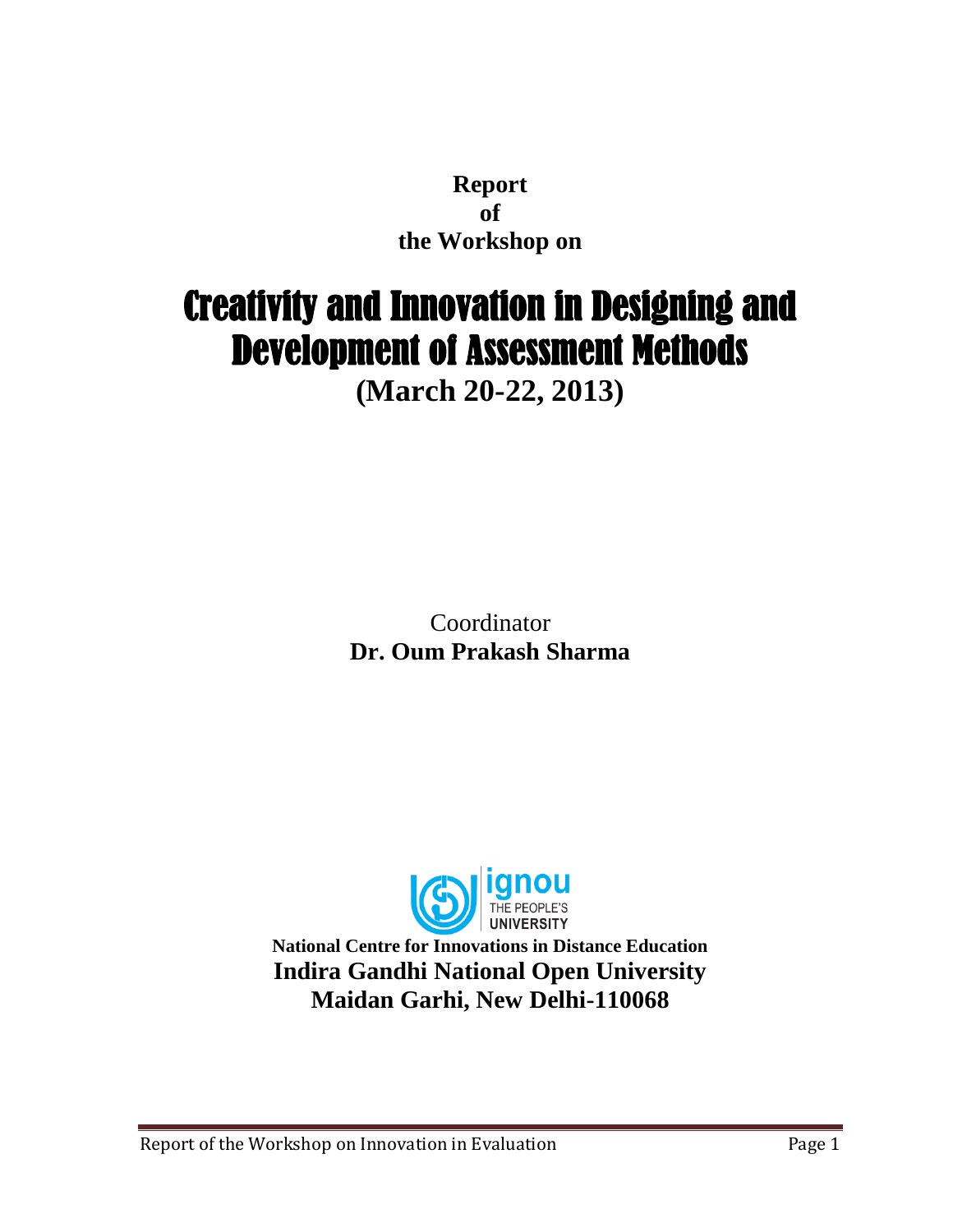Report of the Workshop on **Creativity and Innovation in Designing and Development of Assessment Methods** (March 20-22, 2013)

Supervision and guidance: Dr. C. K. Ghosh Report prepared by. Dr. Oum Prakash Sharma Team of experts: Prof.H.S. Srivastava, Dr. C.K. Ghosh, Prof. Pritam Singh, Prof. N. K. Dash, Prof. Pushpa Lata Tripathi, Dr. Oum Prakash Sharma

© Indira Gandhi National Open University, 2013 All rights reserved. No part of this work may be reproduced, stored in a retrieval system, or transmitted, in any form, by mimeograph or any other means, without permission in writing from the Copyright holder.

Published on behalf of Indira Gandhi National Open University, New Delhi by the Director, National Centre for Innovation in Distance Education.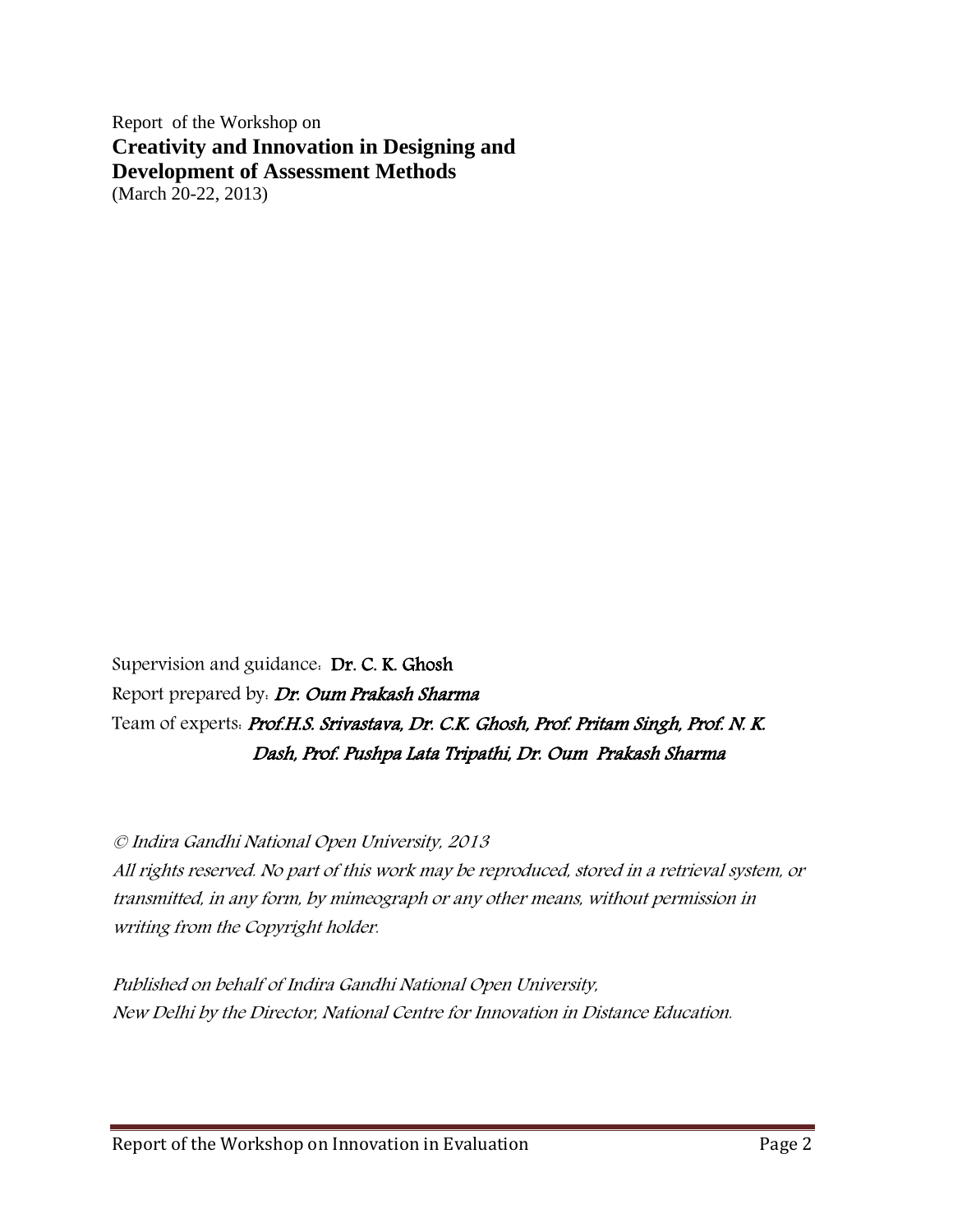### **Content**

| <b>Chapter</b>                                         | Page |
|--------------------------------------------------------|------|
| 1. Introduction                                        | 03   |
| 2. Report of Day-1                                     | 06   |
| Conceptual Framework of Evaluation and Examination     |      |
| 3. Report of Day -2                                    | 09   |
| Marking Scheme and Question Paper Setting              |      |
| 4. Report of Day-3                                     | 11   |
| Improving the Quality of Questions and Question Papers |      |
| <b>5. Feedback of Participants</b>                     | 13   |
| <b>6. Suggestions for Future</b>                       | 15   |
| <b>Annexure</b>                                        |      |
| 1. Feedback form                                       | 16   |
| 2. List of Participants                                | 17   |
| 3. Programme Schedule                                  | 18   |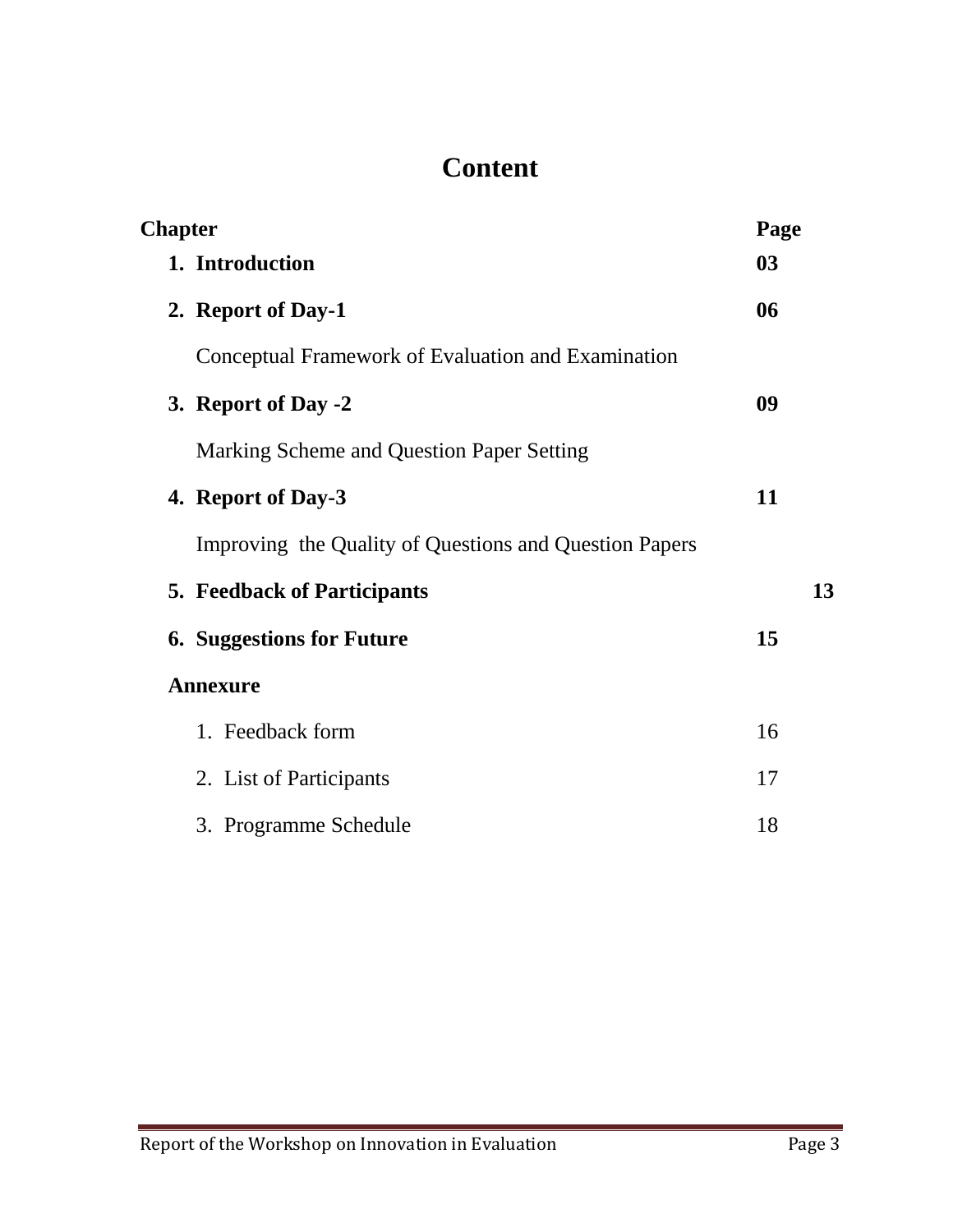### **Introduction**

Evaluation is an integral part of the education system. But it has been notices that this very important component of the entire education system is most of the time not given due importance. The reasons may be many. But one of them is lack of proper training and orientation of the faculty and the experts involved in the evaluation system. Most of the faculty are not aware of the basic concepts of question framing and question paper design. In this context, a broad overview of the existing situation was undertaken. While analyzing the some of the question papers, following was observed:

- The question papers carrying 100 marks by and large have five to ten long answer type questions except for a few syllabus.
- The questions incorporated in the question papers mainly test memorized information and give scope for too much subjectivity in evaluation and marking.
- The wording of the questions could often admit different interpretation about the expected answer.
- In some of the question papers, questions are picked up from few blocks and units only without covering the entire syllabus.
- The questions are mainly of the short answer or the long answer type. In a few cases 'true and false' questions are also found.
- The questions carrying the same weightage often need widely varying answering time.

In view of the attributes of question papers, following could be the likely outcomes and impact on the quality and effectiveness of the evaluation system:

• The number of questions in most of the question papers are too few to effectively cover the syllabus. This can encourage selective study and endanger both validity and reliability of the question paper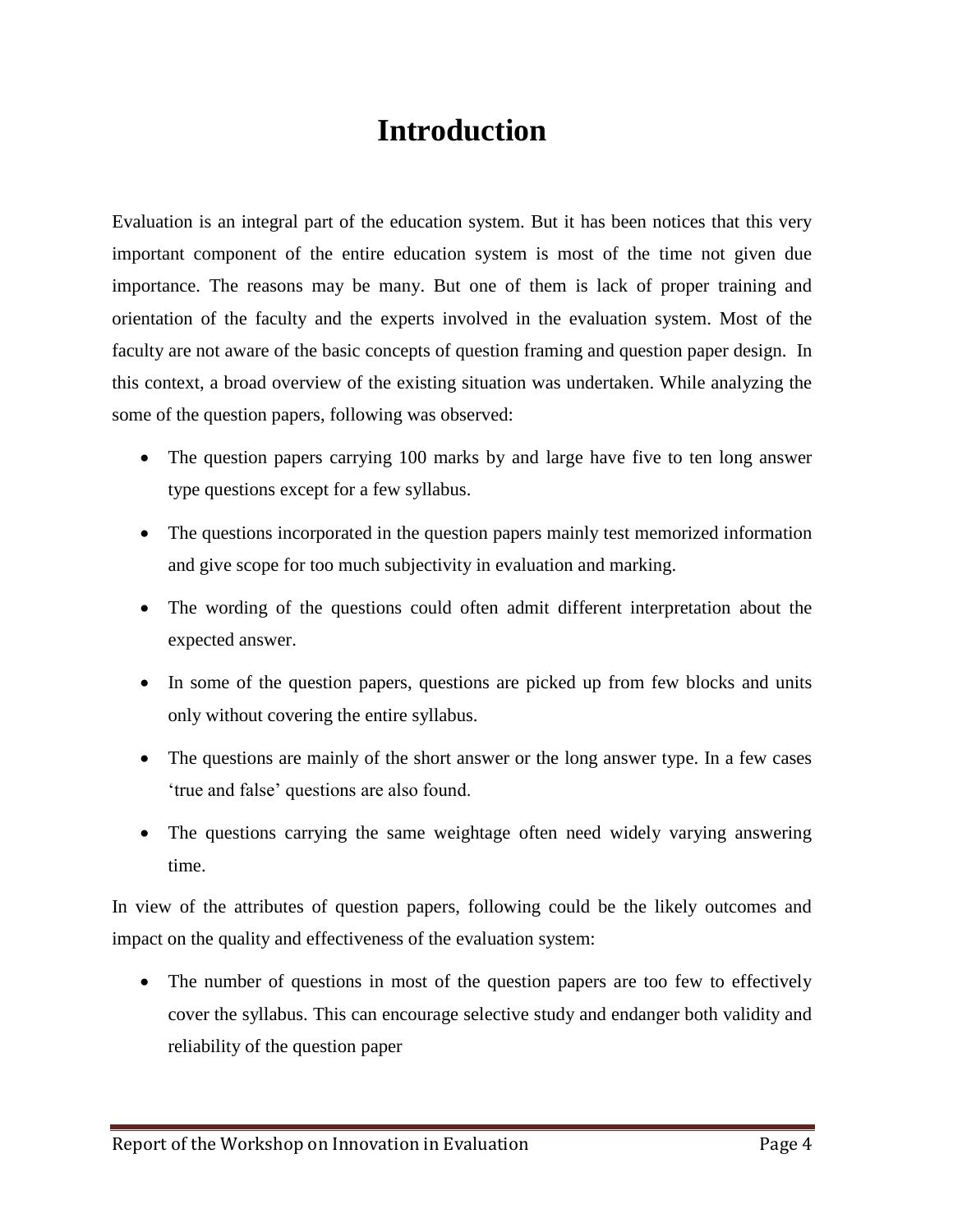- As what is tested is mainly attempted to be learnt, the absence of questions testing higher abilities (understanding application, analysis, synthesis, critical thinking, decision making, etc.) would ill prepare learners for facing the challenges of life in future. This would also endanger validity of the question papers
- The vague wording of questions and the indiscriminate use of directional words (discuss, elucidate, examine, etc.) are likely to result in varied interpretation about the scope and length of the expected answer and introduce subjectivity in scoring
- The options offer choice to examinees to choose different combinations of questions/ testing situations. This besides encouraging selective study is also likely to make scores incomparable and endanger reliability of the question paper
- Mismatch between the marks allotted to the questions and the expected answering time is likely to lead to imbalances.

In addition to the above, it is also observed that in most of the examinations, mainly the content part is tested whereas there should be a focus on testing the abilities rather than the content. Over emphasis of testing of content does not serve the purpose as the knowledge will change and it can be gained from various sources.

In view of the above mentioned observations, it was decided to organize a series of capacity building programme for the faculty of iGNOU. In this context, a first three day workshop, on 'Creativity and Innovation in Designing and Development of Assessment Methods' was organized by the NCIDE during 20-22nd March, 2013 at the Convention Centre, IGNOU, New Delhi.

#### **Objectives of the Workshop**

The basic objective of this workshop were

- to make the IGNOU faculty aware about the new trends in the field of assessment and evaluation,
- to impart training to the IGNOU faculty on framing good questions and balanced question papers, and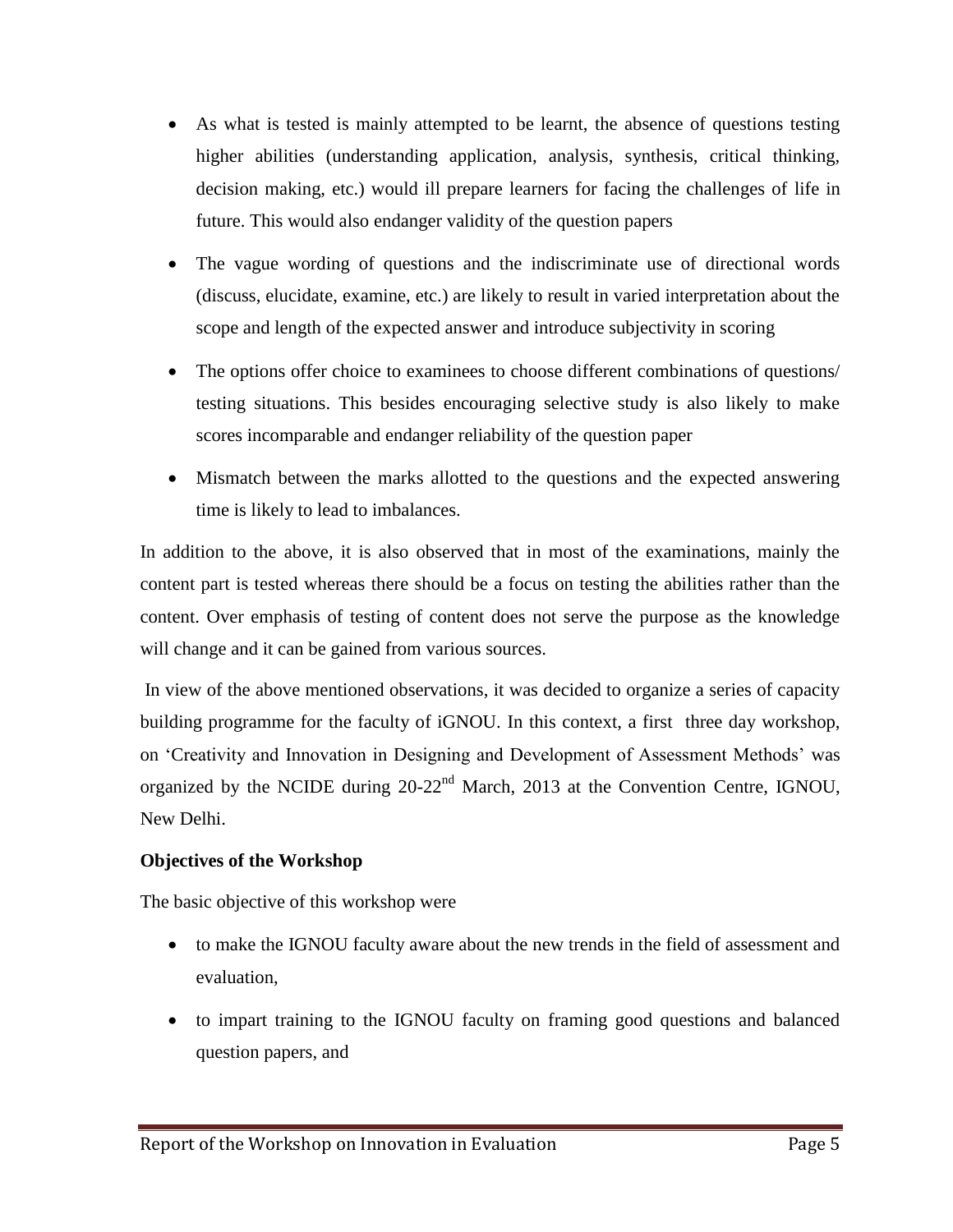to explore the possibility of innovation and creativity in framing quality questions and preparing balanced question papers.

#### **Design of the Workshop**

The Workshop was designed to lay greater emphasis on the activity aspect during different sessions. It was divided into 12 sessions over a period of three days which includes the inaugural and valedictory sessions. Besides highlighting the conceptual aspects of evaluation and assessment, each session had hands on practice by the participants under direct guidance of the resource persons. At the end of the workshop all the participants were required to preparing Question paper design, blueprint, sample questions and marking scheme for the courses of their choice.

#### **Participants in the Workshop**

The Workshop was attended by 21 faculty members from different Schools of IGNOU including SOS, SOJNMS, SOSS, SOET, SOA, SOH, SOHS, SOL, and SOVET. A list of the participants is enclosed at Annexure-A.

#### **Resource Persons**

Following were the resource persons during various sessions in the workshop:

- 1. Prof. H. S. Srivastava, former Dean, Evaluation & Mesearmnet Dept. NCERT, New Delhi
- 2. Prof. Pritam Singh, Evaluation & Mesearmnet Dept. NCERT, New Delhi
- 3. Prof. P. Tripathi, Registrar, Student Evaluation Division, IGNOU, New Delhi
- 4. Prof. N.K. Dash, School of Education, IGNOU
- 5. Dr. O. P. Sharma, Deputy Director, NCIDE & Coordinator of the Workshop.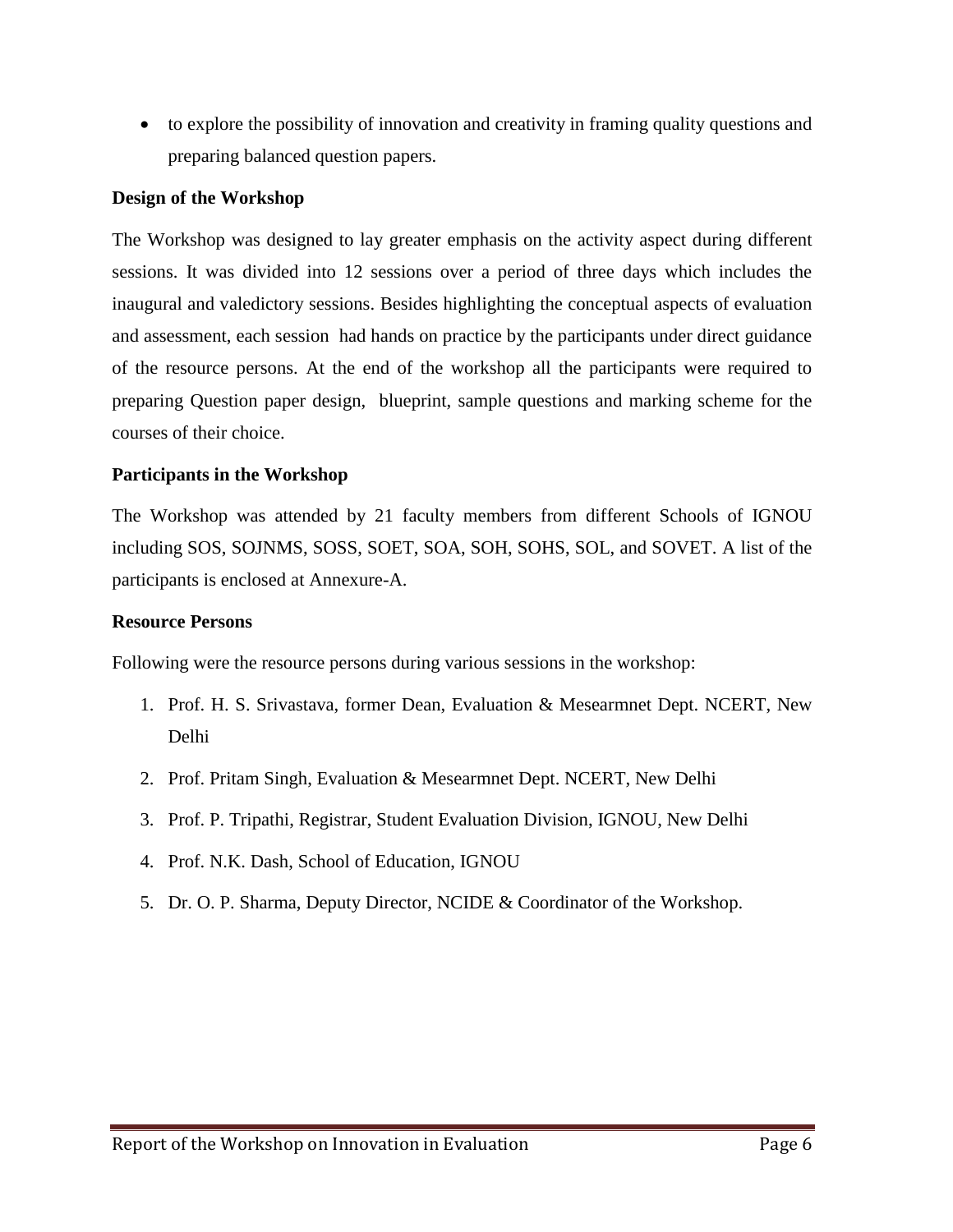# **Report of Day-1**

### **(20th March, 2013)**

#### **Conceptual Framework of Evaluation and Examination**

The workshop begun on 20<sup>th</sup> March, 2013 with the *Welcome Address* and *Workshop Outline* by Dr. C.K. Ghosh, Director, NCIDE. He said that the evaluation is a very important component of the instructional system at IGNOU and hence we should be creative and innovative while preparing questions and question papers. He pointed out that this Workshop would enable the faculty to prepare good questions.

Then Prof. P. Tripathi, Registrar, SED gave a brief description of the *Evaluation System at IGNOU*. She highlighted the salient features of the Evaluation System and pointed out that there are number of challenges in smooth and fair conduct of the examination in time. In this regard she mentioned that the faculty and experts are too busy to provide question papers in time, some time mistakes creep in even after the moderation of question papers and said that many a times such mistakes are pointed out by the printers. Further she said that in most of the cases marking schemes are not provided by the question paper setters, in some case the quality of the question papers is also not satisfactory and sometimes the translation is horrible. In view of these observations, she said that this type of faculty orientation programmes focusing on the evaluation and assessment need be organized more frequently and in this context she appreciated the step taken up by the NCIDE to organized this Workshop.

Thereafter, Prof. H.S. Srivastava, a luminary in evaluation and assessment method, described the *Conceptual Framework of Evaluation and Examination*. He pointed out that in most of the examinations mainly the content part is tested whereas there should be a focus on testing the abilities rather than the content. He said that knowledge will change and it can be gained from various sources but emphasis should be on developing and testing the abilities and competencies. He advocated for a scientific method of evaluation. For this he said that the structure of questions need be changed and suggested that for framing quality questions we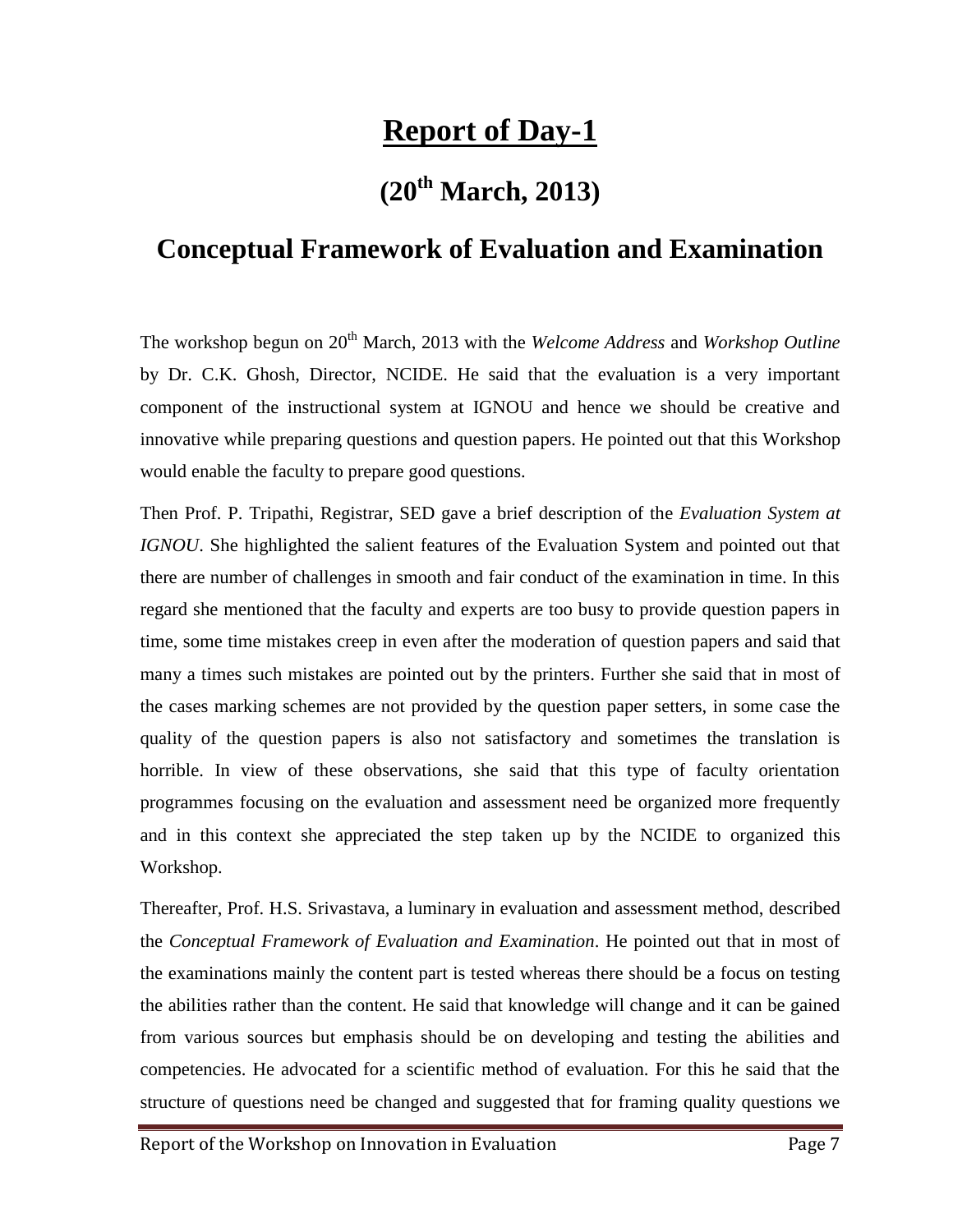should first identify the competencies and abilities and then a proper design and blueprint of question paper be developed before making a question paper.

In the second session, while highlighting the Critical Issues Related to the Evaluation System in IGNOU, Dr. O. P. Sharma said that for effective and fair assessment of the learning outcomes and performance of the distance learners, it is necessary to explore the possibilities of innovations and improvement in the existing system of evaluation in IGNOU. The creative aspect of a good question and overview of different forms of questions such as free response, fixed response, long answer, etc were also highlighted by Dr. O.P. Sharma and Prof. H.S. Srivastava.

Thereafter, Prof. Srivastava talked about the objectives of teaching and testing. He advocated for testing abilities and concepts rather than the contents. He was of the view that the as knowledge changes with time we should focus on developing the abilities. For this purpose he suggested to change the structure of the questions so as to assess the competencies and abilities. He suggested to follow the scientific method of evaluation.

The third session dealt with the two topics viz, *Creative Aspects of a Good Questions and Different Forms of Questions.* While talking about the creative aspects of a good question, Prof. Srivastava said that a good question must have three important aspects reliability, validity, and objectivity. He suggested that there should be a thought element in the questions and it should clearly specify the objective to be tested, difficulty level, and the language and wording of the question should be clear and unambiguous. The statements of questions must be stated clearly so that at single glance student understand what the examiner is interested in extracting. Moreover, he suggested that the words like 'elucidate', 'exemplify', 'criticize', 'relate', 'discuss', 'evaluate', 'weigh', 'examine', 'write a report on', 'what do you think of', 'what do you know about', should be avoided while framing questions.

Thereafter, Dr. O. P. Sharma gave an overview of different types of questions. He said that there are basically two types of questions- fixed response type questions and free response type questions. The fixed response type questions also called as objective type questions include multiple choice questions, true-false, matching, fill in the blanks, very short answer (one word or small sentence )type etc. while the free response type questions including essay type and short answer type questions require descriptive answer. Further he said that from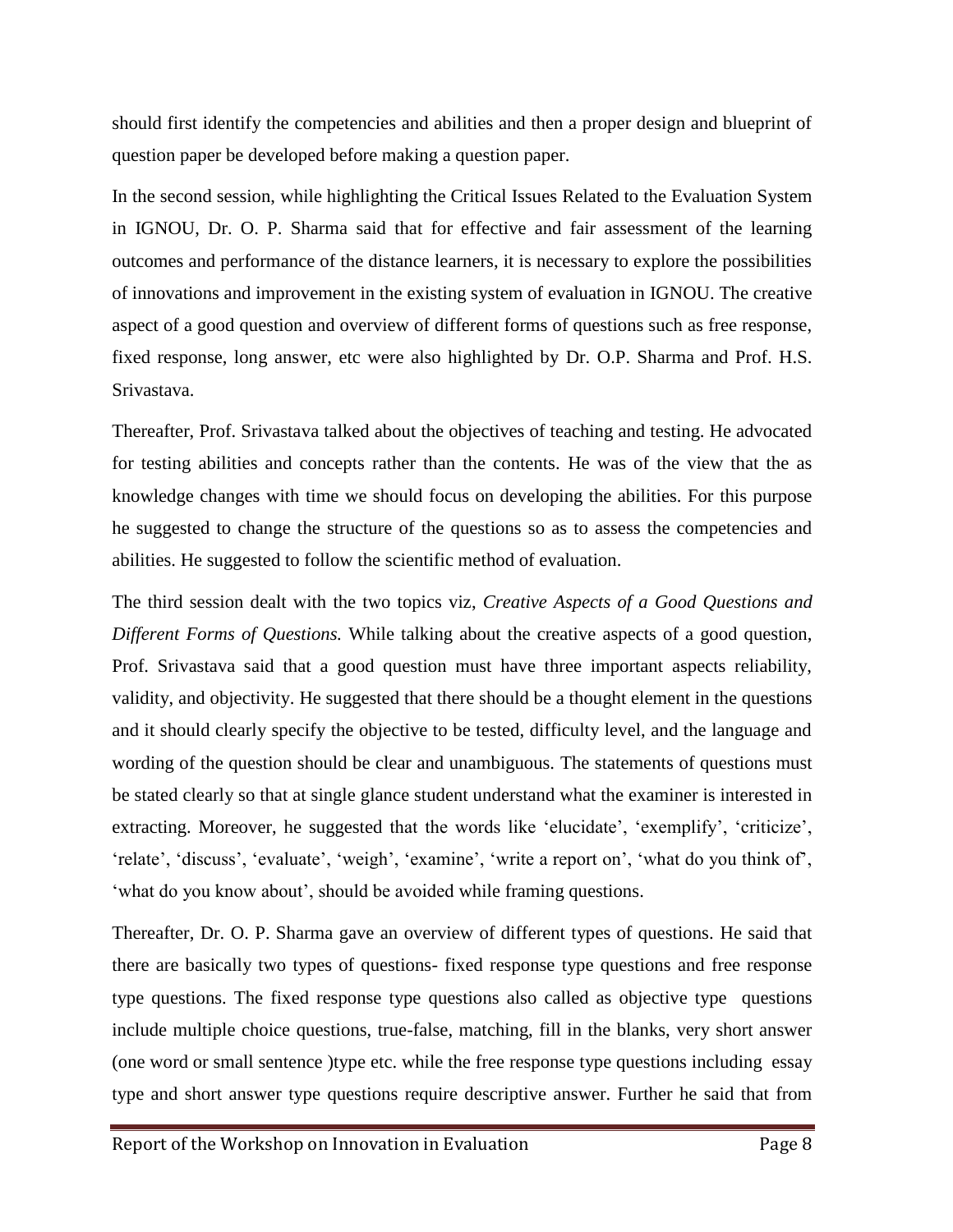learning point of view as per the Bloom's Taxonomy the question can be of knowledge, understanding, application, synthesis, analysis, and evaluation type.

The last session of the day focused on how to frame different types of questions. In this regard Prof. Srivastava suggested to bring the creativity aspect while framing questions. He suggested that the question should be objective based, focus on specific ability, specify difficulty level, specify scope of the answer, and should have specific purpose. The wording of question should also be clear and specific and effort should be made to frame situational questions.

At the end of the first day, the participants were asked to frame different types of questions in order to bring improvement in framing of questions. They were given home work also to frame questions of different categories.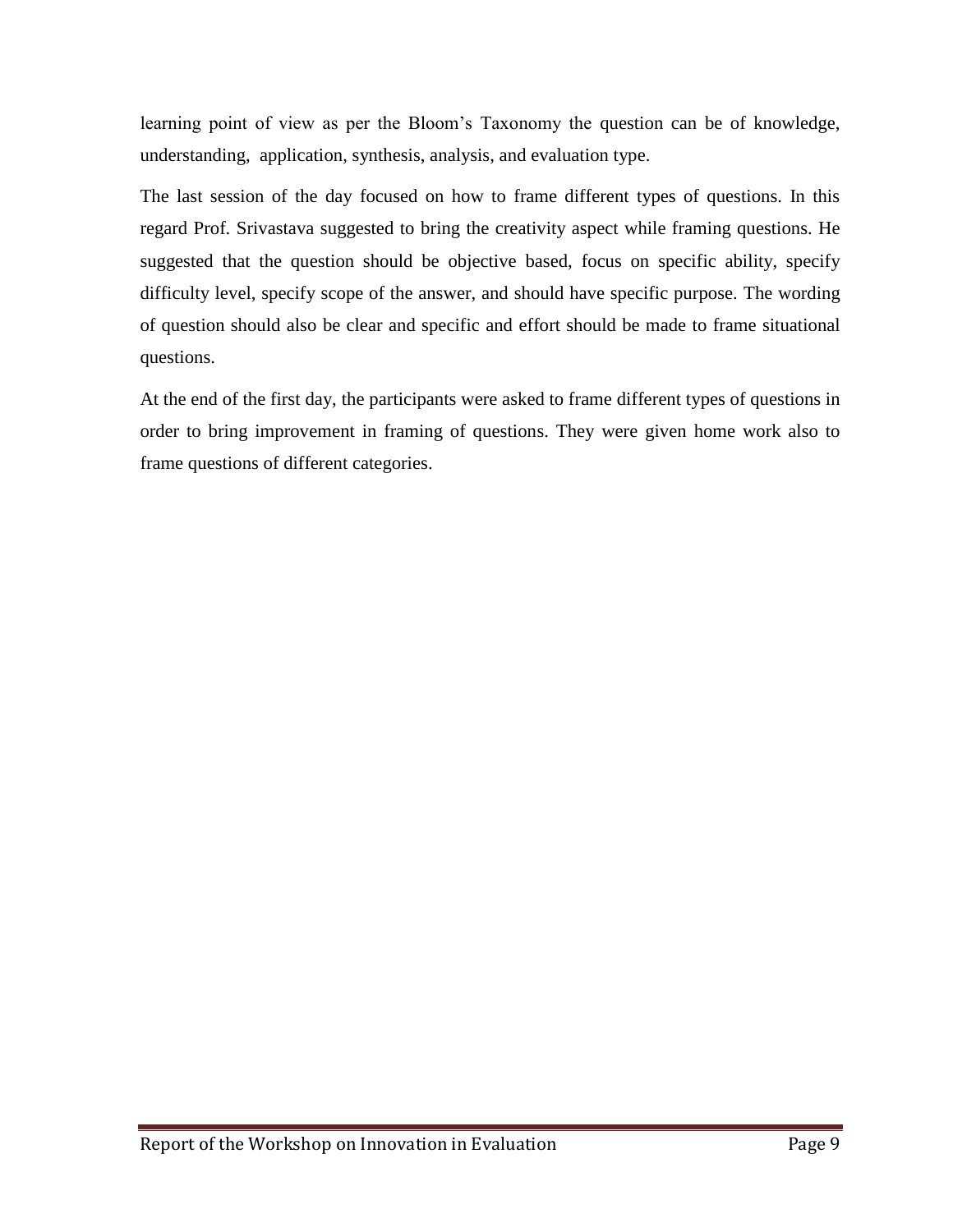# **Report of Day-2**

# **(21st March, 2013**

#### **Marking Scheme and Question Paper Setting**

In the first session of the second day of the workshop, Dr. Ghosh shared his personal experiences on the existing system of examinations in India including evaluation of practical. According to him even there exists variations in marks when a answer sheet is evaluated by the same examiner on different occasions. He suggested that such flaws in the evaluation system have to be checked.

Thereafter, the participants one by one, presented the questions framed by them. These questions were discussed in detail keeping in view of the features of a good question. The presentation of the questions framed by the participants continued in the second session also. Participants as well as the experts gave their suggestions to improve the questions. In this process participants learned from each other.

Thereafter, Prof. Srivastava gave a presentation on *Marking Schemes* and its significance in the evaluation system. Further he he talked about how to prepare marking scheme of questions, followed by the open discussion on the quality of marking scheme prepared. He stated that while framing a long answer type question maximum marks should not be more than 15( in absolutely ideal situation it should not be more than 10 marks) and this type of questions should not have more than 33% weightage. Furthermore the time slot allocated for each 1 mark question should be around  $1 \frac{1}{2}$  min. He suggested to avoid fractional marks.

In the third session while describing the Innovative Features of a Quality Question Paper, Prof H. S. Srivastava first of all illustrated shortcomings in the designing and evaluation of question papers and then gave suitable solutions also. To mention a few of them, questions are prepared keeping in mind more emphasis on memorization rather than learning and understanding. He pointed out that in most of the cases question papers are prepared from selected portions only. He along with Dr. Sharma presented on how to prepare a balanced question paper. In this context they described in details the various steps in framing a balanced question paper such as question paper design, blueprint, marking scheme and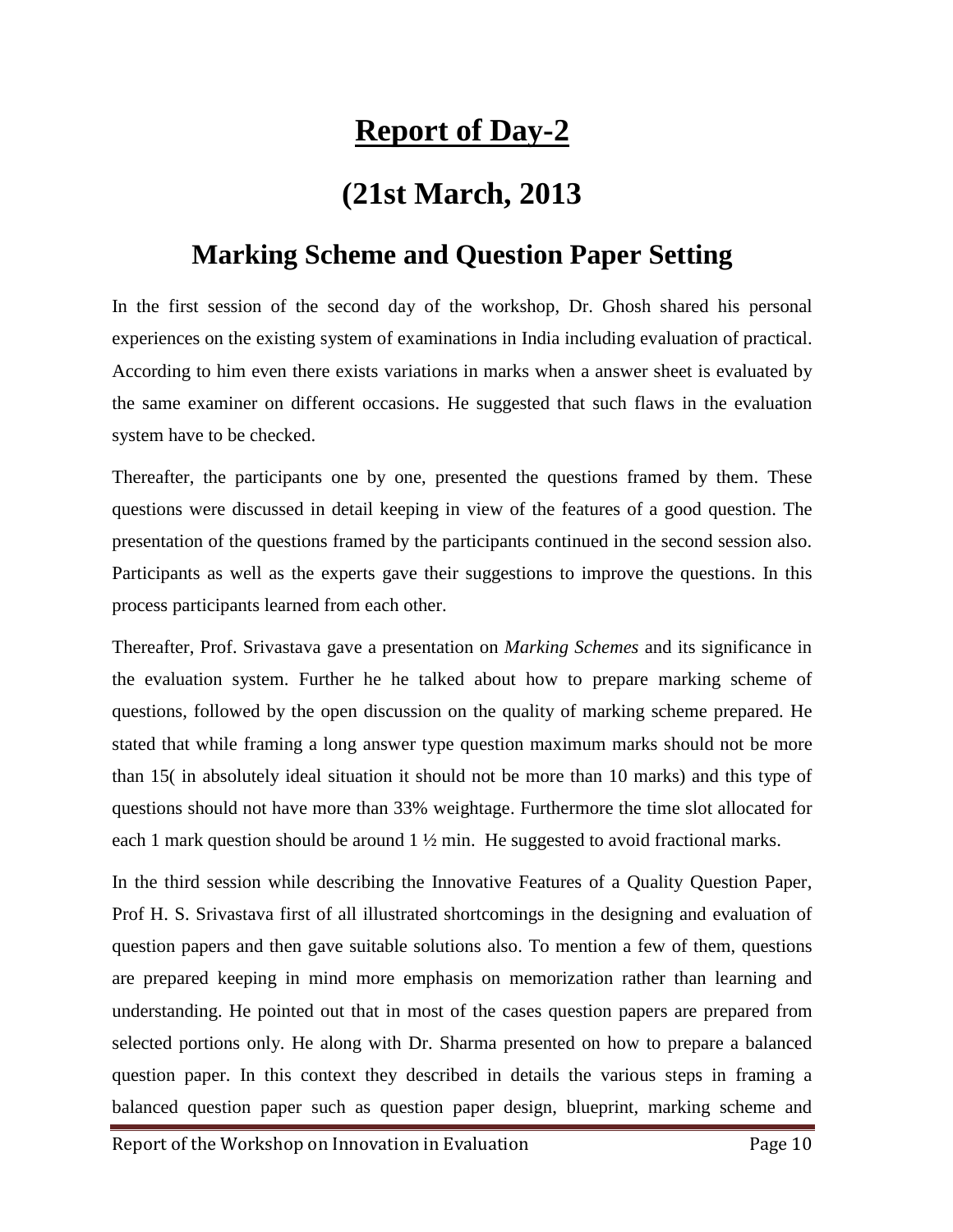question analysis etc. Prof. Srivastava said that while designing a question paper we should keep the easy question in the beginning of the question paper. Weightages to various types of questions must be given based on the importance of topics, diagram if required have to be mentioned in the question itself (along with labeled/unlabeled) and there is no need to give choice in questions up to graduation level. In the word of Prof. Srivastava a question paper must be developed in such a way that it extracts, "how much a student knows rather than how much he doesn't"

Some participants inquired about framing of assignment questions. Prof. Srivastava said that the assignment questions should be different from term end examination as these questions have to be creative so that learners could explore something more and engage them in learning. He suggested that comparatively more number of question should be given in assignments so as to nurture learning habits among students.

At the end of the session some practice on developing question paper design and blueprint was carried out. Participants were given a home work also to develop marking scheme for the questions prepared by them.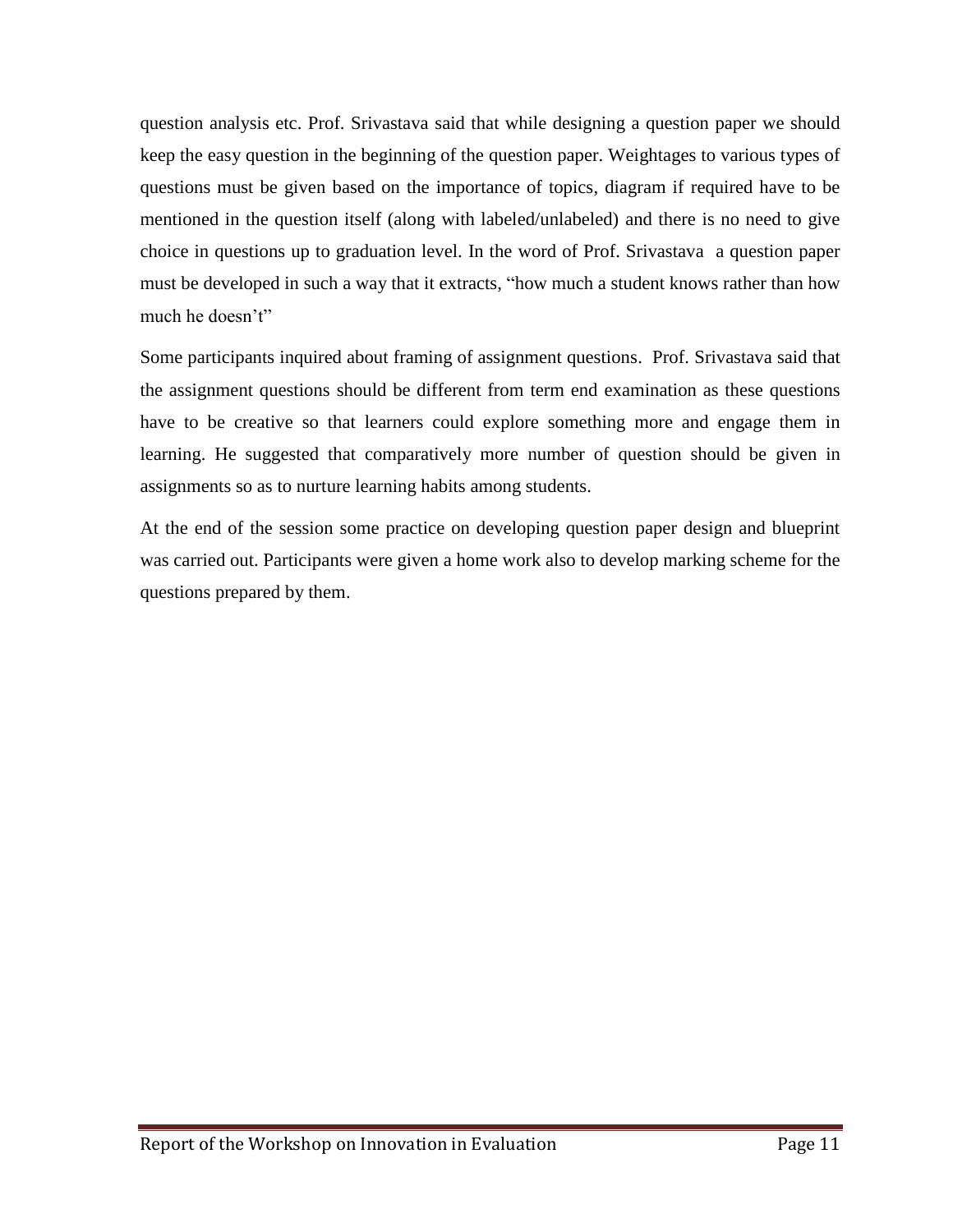# **Report of Day-3**

# **(22nd March, 2013)**

### **Improving the Quality of Questions and Question Papers**

The first session of the last day of the Workshop started with an open discussion on question paper design, blueprint and marking scheme. The questions, question paper design, blueprint and marking scheme etc presented by the participants were critically analysed. The participants gave very useful suggestions to improve the quality of questions and question papers. However, it was noticed that participants had difficulty in differentiating among application, understanding and knowledge based questions. In response to the queries of the participants regarding the length of answers for different types of questions, Prof. Srivastav suggested that the length of answers for questions of different types can be in terms of number of words as such: for Long answer type(300-350), Short answer type(50-100), Very short type(1 word / phrase).

In the afternoon session Prof. Srivastav illustrated importance of question wise analysis. For MCQs he remarked that no question should have choice such as; All of the above, none of the above, since these choices are biased against the others.

Referring to the qualities of a good question he said that a good question is the one which may test more than one abilities of student. Percentage of student solving a particular question correctly shows the difficulty of the question. Often it happens that a particular question is not being attempted by any of the student, the question concerned must be analysed and solutions should be explored, i.e. whether or not the question was out of syllabus? Whether students were not being taught well in that portion? While framing MCQs one should be very rational in assigning answers to choice such as (a), (b), (c), (d) In most of the cases it happens that people allot either (a) or (c) to correct answer. Some restrictions have to be imposed to overcome this tendency.

Prof. Srivastav made a very clear differentiation between design and blueprint of a question paper. He said that whereas design is fixed entity and blueprint vary from years to years but the design remains in operation for two to three years. Using a single design number of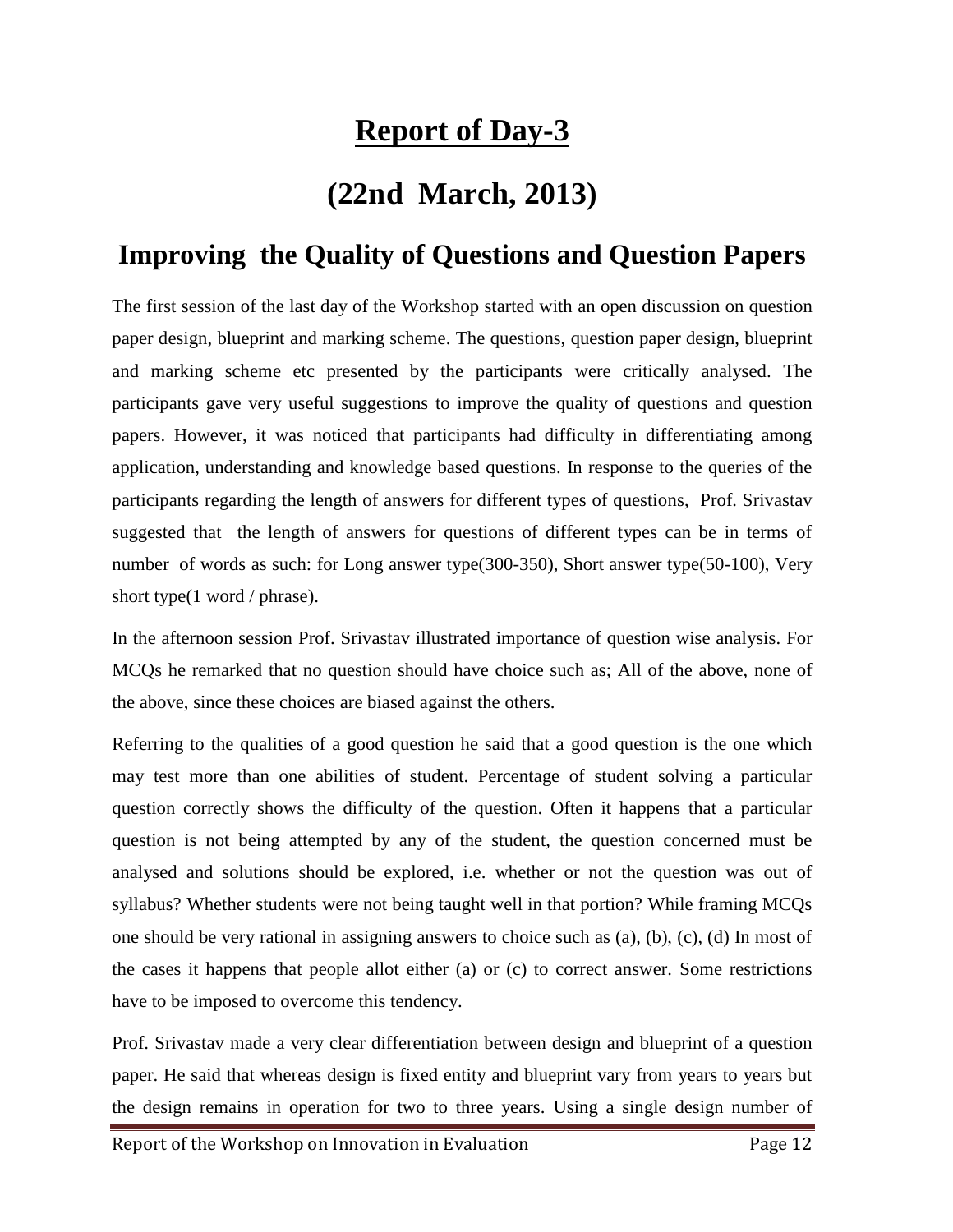blueprint can be made and from a single blueprint number of question papers can be generated. While commenting upon knowledge and application types of questions, he elaborated that a question is of understanding type when two or more knowledge type questions are linked together. An application question is that which covers both the knowledge and understanding type questions.

Throughout the Workshop rigorous analysis and discussion of questions to be framed for examination as well as assignments was made and the results show a number of flaws in the existing methods of question preparation, marking schemes and evaluation of answer scripts. Finally it was concluded that some checks and balances have to be applied in question framing and assessment methods in order to make the current system of examination more effective.

In the concluding session, Dr. C. K. Ghosh, Director, NCIDE hoped that the deliberations during the three days would bring change in the quality of questions and the participants would be able to develop better question papers in a scientific manner. Thereafter, he along with Prof. Srivastava and the faculty of NCIDE distributed certificates to the participants.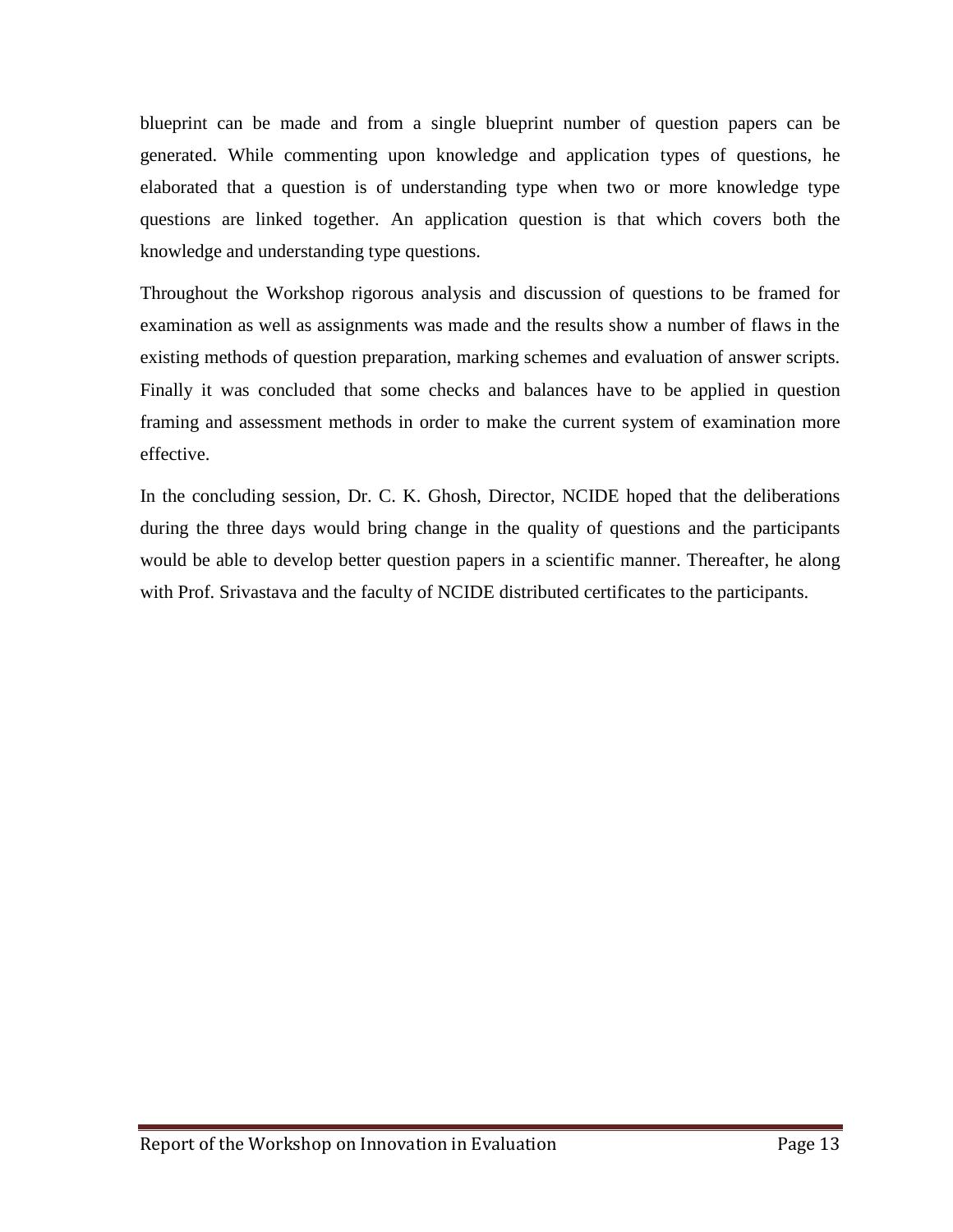# **Feedback Report**

In order to assess the effectiveness of the Workshop on "Creativity and Innovation in Designing and Development of Assessment Methods'' organised by the NCIDE during  $20^{\text{th}}$  –  $22<sup>nd</sup> March, 2013$ , a feedback was taken from the participants by circulating a feedback form at the end of the Workshop. A copy of the feedback form is enclosed at Annexure- 1

Out of the total 21 participants who attended the workshop , the feedback form was received from the 18 of them. The participants of the workshop included Associate Professors, Readers and Assistant Professors from different schools of the University. The first question of the feedback form had 13 statements related to the workshop and the views of the participants were sought on 4 point scale indicating 1 for strongly disagreeing and 2 for strongly agreeing with the statements. Besides it, some other questions were also asked about the workshop. Lastly they were requested to give their suggestions also, if any.

On analysing the feedbacks received from the participants, following aspects have emerged out:

- 1. All the participants were of the view that the workshop was well paced and had adequate breaks during the delivery of lectures and it provided sufficient scope for interactivity with the resource persons as well as with the fellow participants.
- 2. Regarding the facilitators and resource persons, all the participants have agreed that they were knowledgeable and well prepared, and they were responsive to the questions, as well as observations of the participants.
- 3. Almost all the participants have agreed that their knowledge and understanding about the methods of evaluation have been enhanced as a result of the workshop. While responding to the question about their pre-workshop knowledge related to the assessment and evaluation, many of the participants have expressed that they did not have adequate knowledge about the evaluation.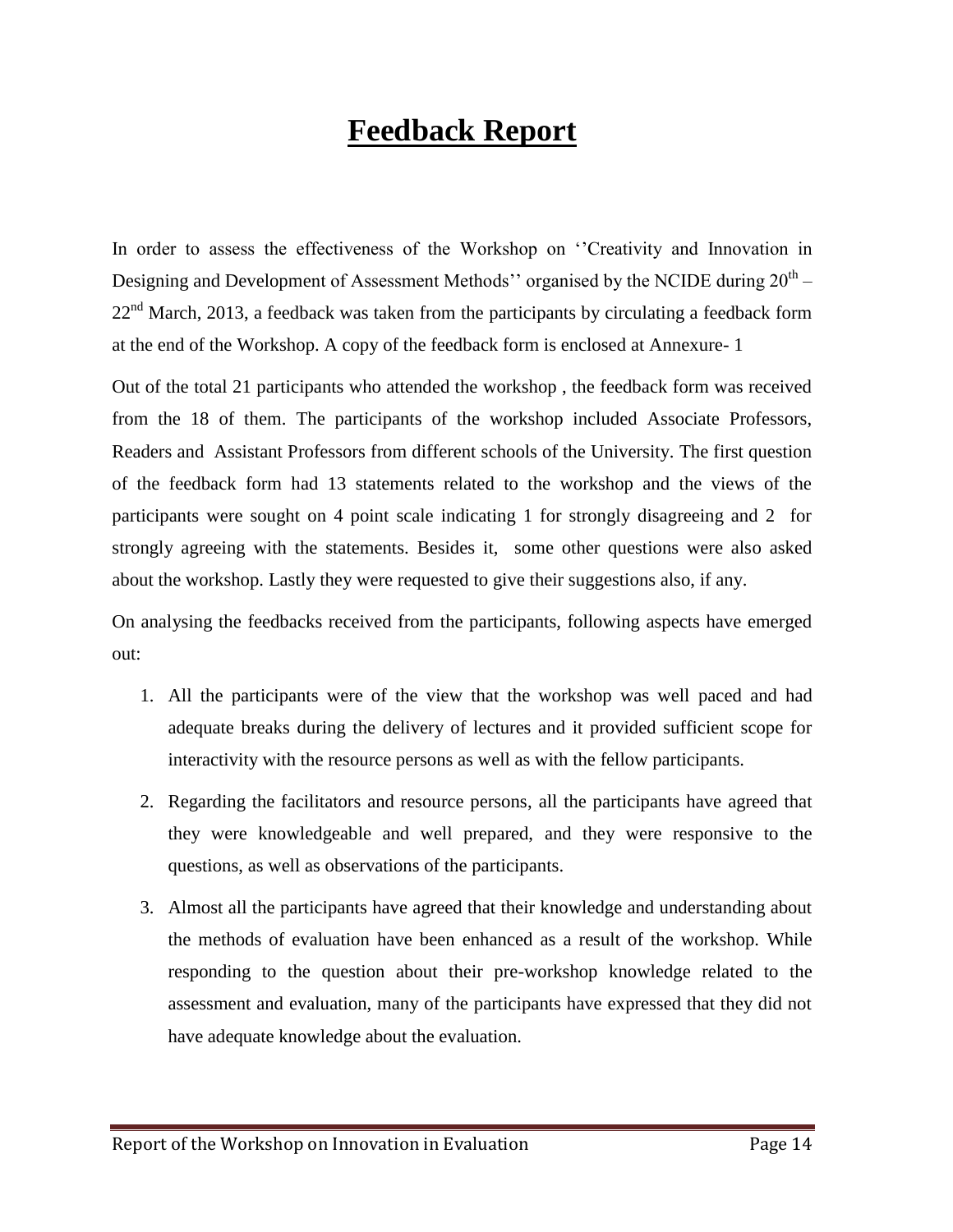- 4. Most of the participants said that the topics and content covered at the workshop were intellectually stimulating and useful. Technical sessions and presentations were quiet informative, the overall standard of presentation was quiet impressive, and the documents provided at the workshop were useful and relevant.
- 5. Most of the participants expressed that they will incorporate the knowledge gained in designing of questions and question papers and evaluation of answer scripts.
- 6. While responding to the questions related to the participants, most useful aspects of the workshop, most of the participants have attributed to the session on Design and blueprint of question paper. However, some of them have said that the sessions on assessment and evaluation, and Question framing activities were the most useful.
- 7. Likewise when the participants were asked about the least useful aspects of the workshop, replies were different. Most of them voiced that workshop was overall extraordinary, except few who complained about the venue and time allotted for the workshop.
- 8. In the same way they articulated that though the open discussion was excellent, yet the workshop lacked group activities.
- 9. Moreover, leaving few, all of them admired various activities and desired to recommend the Workshop to other colleagues. Some of them expressed willingness for more open discussion, more handouts and desired more workshops for continuous improvement in future.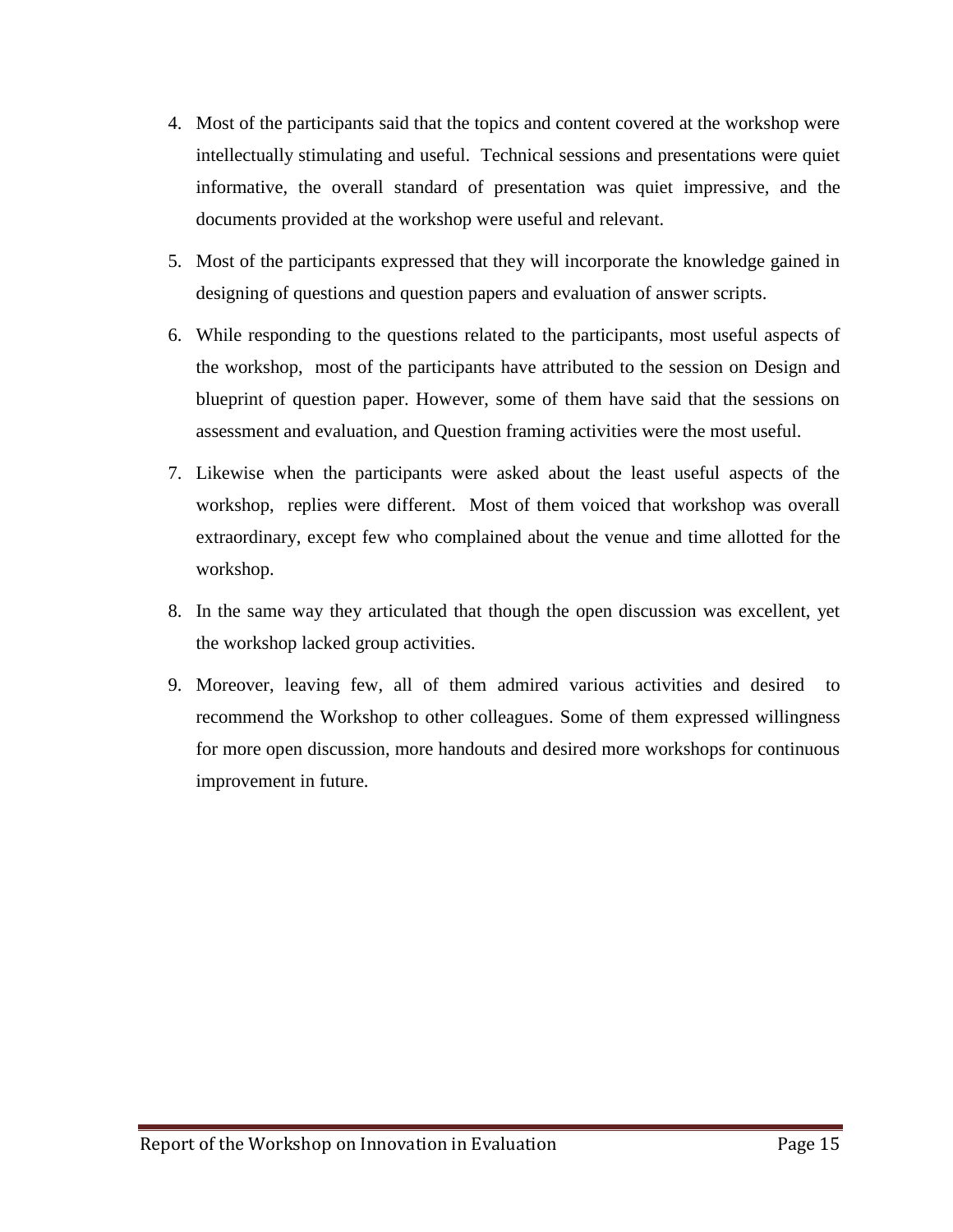# **Suggestions for Future**

During the workshop, a number of suggestions came from the participants so as to srenghten the examination and evaluation system in the university. In this context, the following suggestions have been given by the participants.

- 1. **Training for All faculty Members :** All the faculty including the staff of SED and related divisions need to be trained about the evaluation methodology through this kind of workshops.
- 2. **Oversee Question paper Formulation:** If possible, some experts from NCIDE must be assigned the task to oversee the question paper formulation after every six month.
- 3. **Online Workshops for Training:** Facilities of online workshop should be explored to continue interaction with the participants of the workshop.
- 4. **Question Paper Analysis:** There should be discussion on original question papers, and their analysis need to be done on regular basis.
- 5. **Develop Resource Material:** Some more handouts and resource material related to the evaluation be made available to the participants.

The three-day Workshop on "*Creativity and Innovation in Design and Development of Assessment Methods* "was completed successfully.

Dr. O. P. Sharma, Coordinator of the workshop expressed gratitude to all.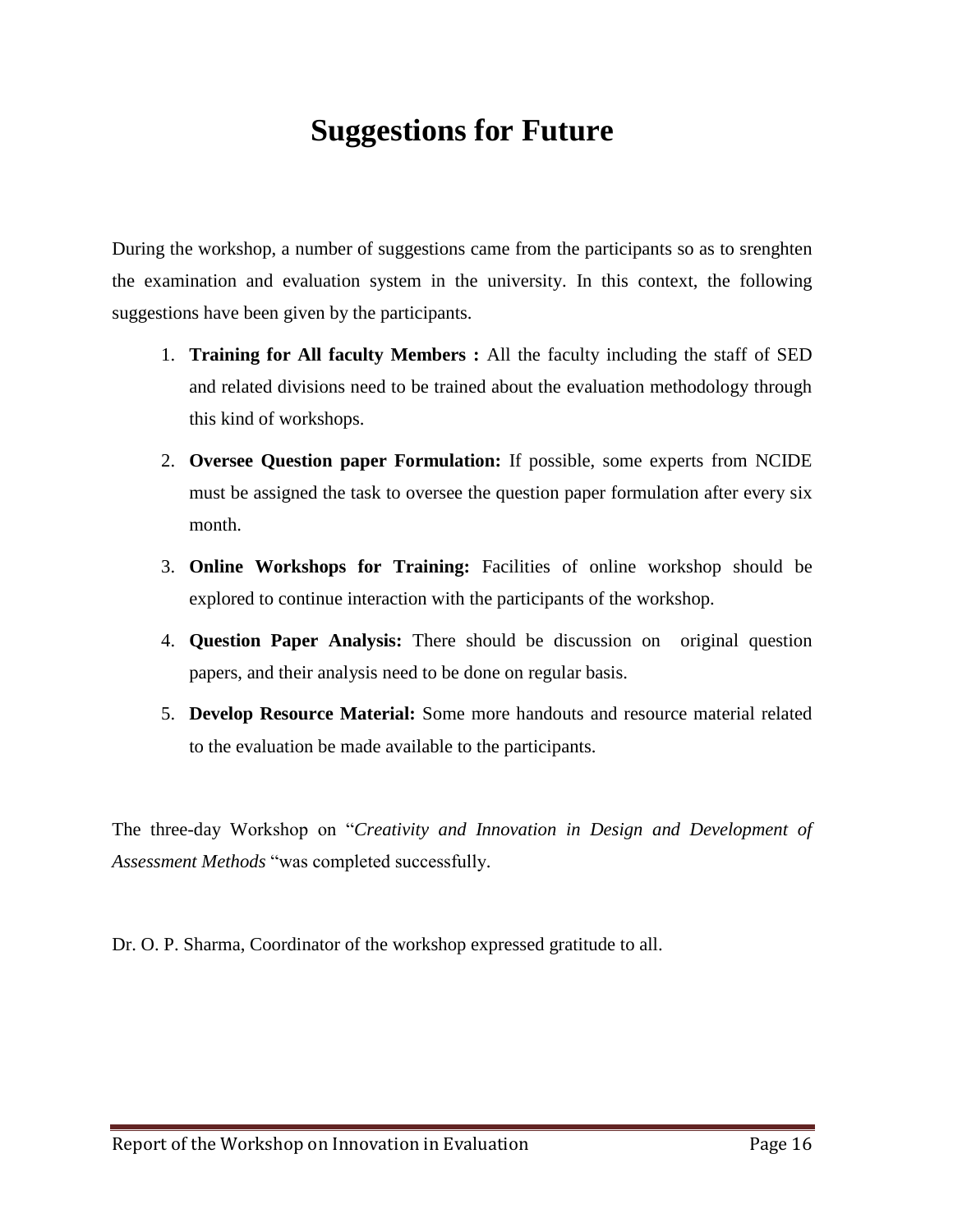#### **Annexure-1 Proforma for Feedback on Evaluation System in IGNOU**

- a. **Name** …………………………………………………… **b. Designation**………………………
- **b. Discipline** ………………………………………………… **d. School** ………………………

#### **According to you**

**1. What are the features of the existing evaluation system in IGNOU?**

| S.No. Academic | Administrative |
|----------------|----------------|
|                |                |
|                |                |
|                |                |
|                |                |

#### **2. What are the problems with the existing evaluation system in IGNOU?**

| S.No. Academic | Administrative |
|----------------|----------------|
|                |                |
|                |                |
|                |                |
|                |                |

#### **3. What are the areas of innovations in the existing evaluation and examination system in IGNOU?**

| S.No. Academic | Administrative |
|----------------|----------------|
|                |                |
|                |                |
|                |                |
|                |                |
|                |                |

**4. What kind of innovations you would like to suggest to meet the challenges with the existing evaluation system?**

| S.No. | Academic | Administrative |
|-------|----------|----------------|
|       |          |                |
|       |          |                |
|       |          |                |
|       |          |                |

**5. How about introducing open book examination?**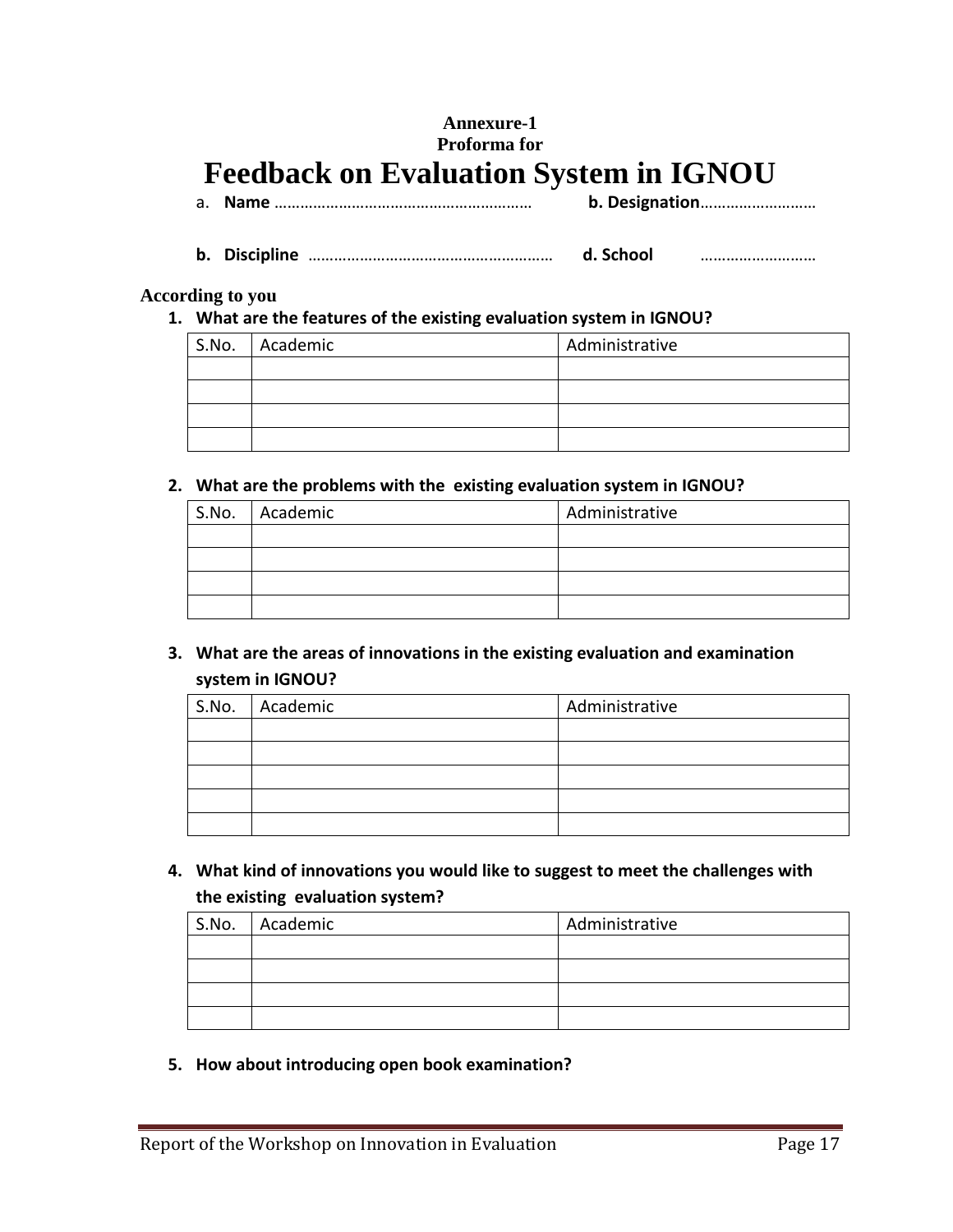| Sr. No.          | <b>Name of the Participant</b> | <b>School</b> | <b>Designation</b>               |
|------------------|--------------------------------|---------------|----------------------------------|
| 1.               | Dr. Shikha Rai                 | <b>SOJNMS</b> | <b>Assistant Professor</b>       |
| $\overline{2}$ . | Ms. Jyoti Sharma               | <b>SOFL</b>   | <b>Assistant Professor</b>       |
| 3.               | Anuj Kumar Purwar              | <b>SOET</b>   | <b>Assistant Professor</b>       |
| 4.               | Dr. Shashank Srivastava        | <b>SOET</b>   | <b>Associate Professor</b>       |
| 5.               | Ms. Shwetha Tripathi           | <b>SOET</b>   | Lecturer                         |
| 6.               | Ms. Asha Yadav                 | <b>SOVET</b>  | Assistant Professor              |
| 7.               | Dr. Neerja Sood                | <b>SOHS</b>   | <b>Assistant Professor</b>       |
| 8.               | Dr. Manish Trivedi             | SOS           | Reader                           |
| 9.               | Mr. N. Venkateshwarlu          | <b>SOET</b>   | <b>Associate Professor</b>       |
| 10.              | Dr. Jyoti Chawla               | <b>SOTST</b>  | <b>Assistant Professor</b>       |
| 11.              | Dr. Gaurav Singh               | <b>SOE</b>    | <b>Assistant Professor</b>       |
| 12.              | Dr. Suhas Shetgovekar          | <b>SOSS</b>   | Reader                           |
| 13.              | Dr. Maneesha Pandey            | SOS           | <b>Assistant Professor</b>       |
| 14.              | Dr. Satya Raj                  | SOS           | <b>Assistant Professor</b>       |
| 15.              | Shivaji Bhaskar                | <b>SOFL</b>   | <b>Assistant Professor</b>       |
| 16.              | <b>Anand Gupta</b>             | <b>SOL</b>    | <b>Assistant Professor</b>       |
| 17.              | Dr. M. Prashanth               | SOS           | <b>Asst Professor in Geology</b> |
| 18.              | Urshla Kant                    | <b>SOVET</b>  | <b>Assistant Professor</b>       |
| 19.              | Dr. Neha Garg                  | SOS           | <b>Assistant Professor</b>       |
| 20.              | Dr Sanjay Agrawal              | <b>SOET</b>   | Reader, EE                       |
| 21.              | Dr. Rachna Agarwal             | <b>SOVET</b>  | <b>Assistant Professor</b>       |
| 22.              | Dr. Geetika S. Johri           | <b>SOVET</b>  | <b>Assistant Professor</b>       |
| 23.              | Dr. Mohd. Abdul Kareem         | SOS           | <b>Assistant Professor</b>       |
| 24.              | Dr. K. Nageswara Rao           | SOS           | <b>Assistant Professor</b>       |
| 25.              | Dr. Nayan Tara Padhi           | <b>CCETC</b>  | <b>Assistant Professor</b>       |
| 26.              | Dr. Kakoli Gogoi               | SOS           | <b>Assistant Professor</b>       |

#### **Annexure-2 List of Participants for the Workshop on Creativity and Innovation in Evaluation System held on 20th - 22nd March, 2013**